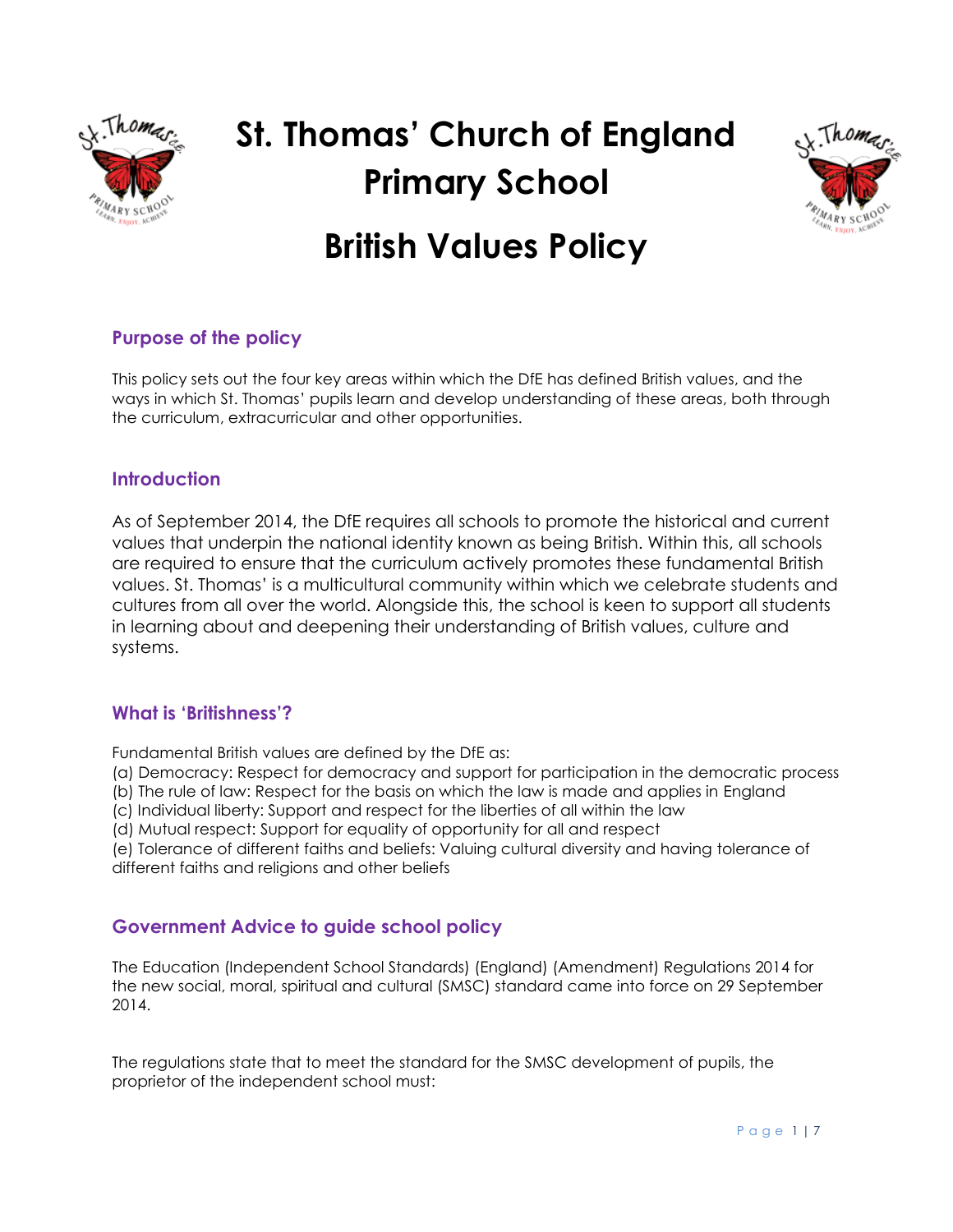(a) Actively promote the fundamental British values: democracy, the rule of law, individual liberty, and mutual respect and tolerance of those with different faiths and beliefs

(b) Prevent the promotion of partisan political views in the teaching of any subject in the school

(c) Take such steps as are reasonably practicable to ensure that where political issues are brought to the attention of pupils they are offered a balanced presentation of opposing views.

The balanced presentation of opposing views applies while pupils are in attendance at school, while they are taking part in extra-curricular activities provided by, or on behalf of, the school, and in the promotion of those extra-curricular activities, whether they are taking place at the school or elsewhere.

Schools must also ensure they actively promote principles that:

(a) Enable pupils to develop their self-knowledge, self-esteem and self-confidence

(b) Enable pupils to distinguish right from wrong and to respect the civil and criminal law of England

(c) Encourage pupils to accept responsibility for their behaviour, show initiative and understand how they can contribute positively to the lives of those living and working in the locality in which the school is situated, and to society more widely

(d) Enable pupils to acquire a broad general knowledge of and respect for public institutions and services in England

(e) Further tolerance and harmony between different cultural traditions by enabling pupils to acquire an appreciation of and respect for their own cultures

(f) Encourage respect for other people, paying particular regard to the protected characteristics set out in the Equality Act 2010

(g) Encourage respect for democracy and support for participation in the democratic process, including respect for the basis on which the law is made and applied in England

#### **How do we actively promote British Values at St. Thomas'?**

All staff and students at St. Thomas' are expected to behave with integrity, tolerance and compassion in their dealings with one another. We provide opportunities for all pupils not only to explore their own cultures but also to understand how these align with British Values and how we can work together as a community for the greater good. Every member of the community has a part to play in enshrining the core values and beliefs so as to build a strong, united and democratic school. Where unfairness or bullying is found to exist it will be routed out, and democracy and the rights of individuals will take priority.

#### *Democracy*

(a) Provide pupils with a broad general knowledge of and promote respect for public institutions and services through lessons, Assemblies, Collective Worship, speakers and the curriculum i.e PSHE (JIGSAW)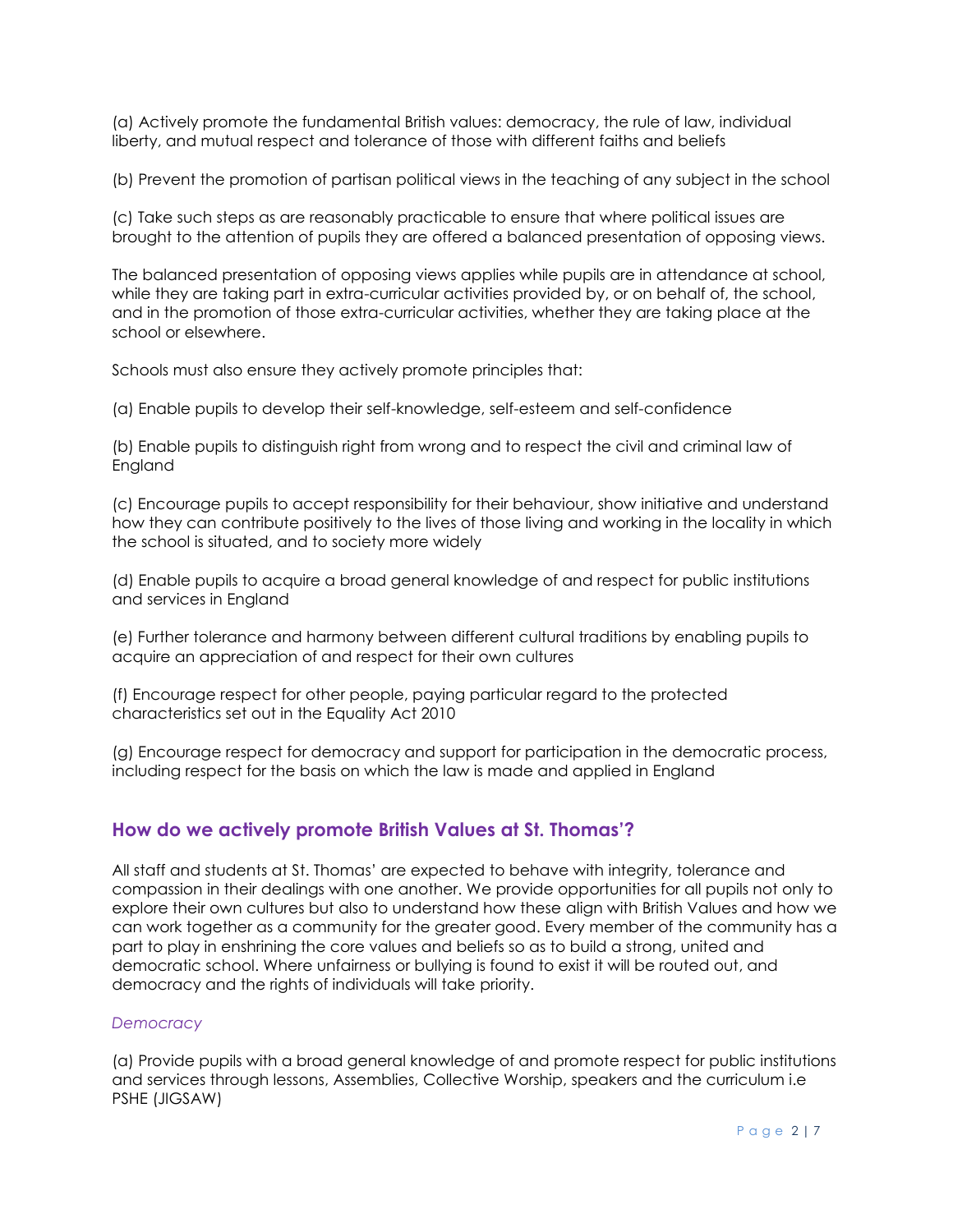(b) We have an elected school council. This is used to teach about democracy and the electoral process.

(c) The beginnings of democracy are taught through historical research of the Ancient Greece civilisation.

(d) We encourage volunteerism in and out of school. This includes such things like the Eco-Council, iPad monitors and also raising money for local and national charities.

(e) Through clubs like debating and school council, the children are encouraged to voice their opinion, listen and respect others.

#### *Rule of Law*

(a) We have high expectations regarding pupil conduct and this is reflected in our Behaviour Policy. There are rewards for exhibiting good and caring behaviour and consistent demonstration of our values is recognised through such things as 'Golden Jumper' award, JIGSAW award, Sports Star and the Victor Ludorum award.

(b) Help pupils to distinguish right from wrong through discussion and modelling positive behaviour.

(c) Local police officers, officers from the prevent team and the fire service visit the school to talk to the children about their role in society.

(d) Through Collective Worship, Class Assemblies, JIGSAW lessons and circle time, children are taught how to earn trust and respect and are supported to develop a strong sense of morality; knowing right from wrong and doing the right thing even when it's difficult.

(e) Help pupils to understand that the law is to be respected through upholding and adhering to it as a community and to our own school rules.

(f) Use curricular opportunities to explore the differences between civil, criminal and religious law as they pertain to British and other societies

#### *Individual Liberty*

(a) Support all pupils to develop positive self-esteem, self-confidence and self-awareness and self knowledge. 'Everyone' is encouraged to take opportunities to follow their interests in sport, music, public speaking etc.

(b) Through Collective Worship, Class Assemblies, JIGSAW lessons i.e 'Being Me in My World' , circle time and school values, the children are taught about personal responsibility, choices, ambition and aspiration.

(c) Challenge stereotypes and promote individuality at every opportunity, modelled by staff and older students to set positive examples through the school.

(d) Children are taught to keep themselves safe. This is done through computing lessons regarding e-safety, assemblies, outside organisations such as Road Safety, NSPCC, Young Carers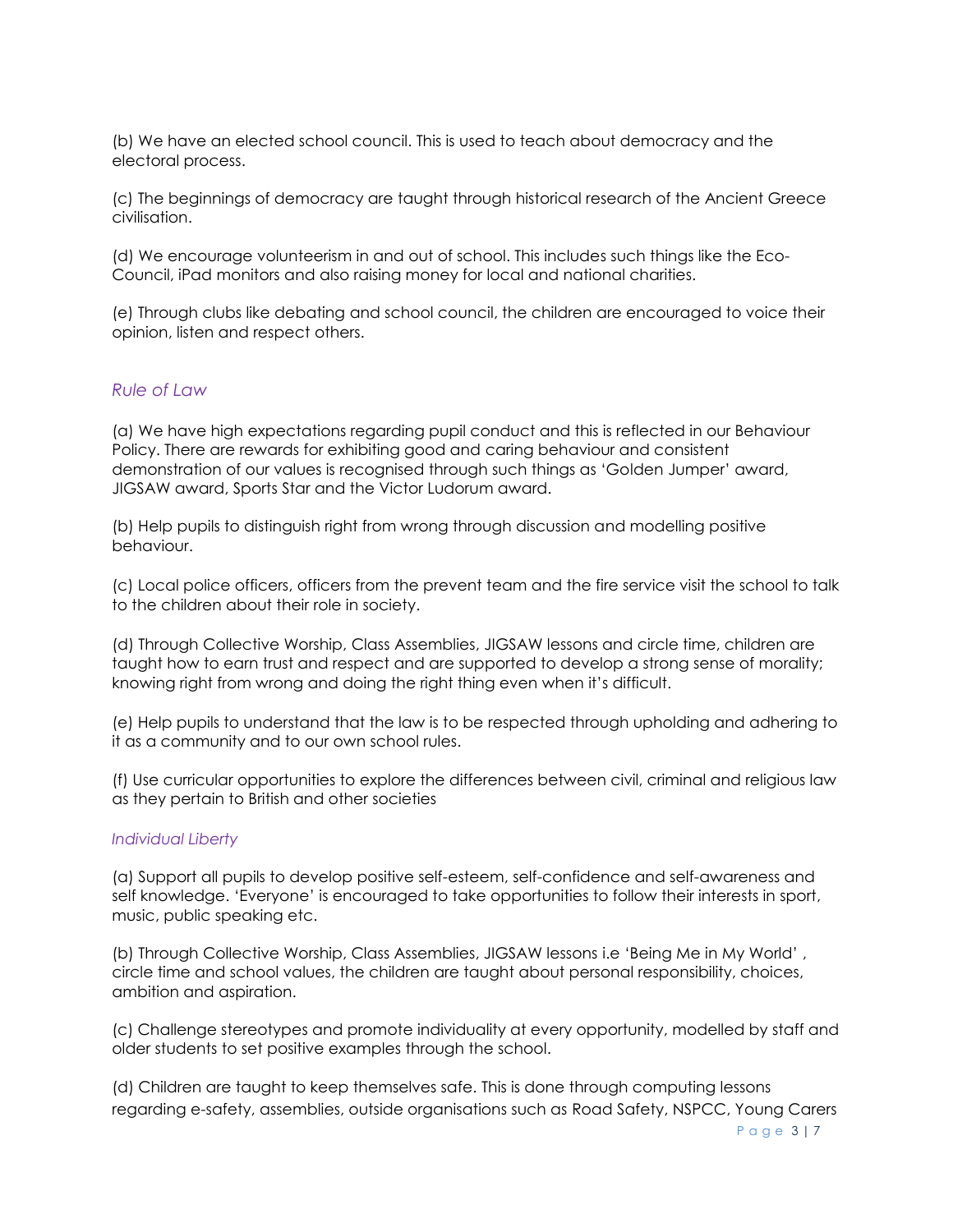as well as issues being taught through the JIGSAW curriculum. Body awareness and keeping safe lessons are taught across both Key Stages with 'Preventing CSE' lessons taught in Year 6.

(e) Work tirelessly to establish and maintain a climate in which all students feel safe and bullying is not tolerated

#### *Mutual Respect*

(a) Promote respect for individual differences

(b) We have high expectations about pupil conduct and this is reflected in our Behaviour Policy.

(c) Through Collective Worship, Assemblies, JIGSAW lessons and circle time, children are taught to respect each other, to be cooperative and collaborative, be supportive and to look for similarities while being understanding of differences.

(d) The JIGSAW theme of 'Celebrating Differences' and 'Relationships' explores these issues well.

(e) Discuss differences between people: ethnicity, gender, faith, disability, sexuality and family situations such as young carers or looked after children ensuring that pupils can understand these different elements within British society.

(f) Visiting speakers from the Foodbank, Nightsafe, NSPCC, Young Carers etc will visit collective worships to help children gain an understanding of differing needs.

#### *Tolerance of different faiths and beliefs*

(a) Tolerance of different faiths and beliefs is promoted through the Syllabus for Religious Education, JIGSAW and Collective Worship. Children learn about different religions, their beliefs, places of worship and festivals. The children's work on this subject or whole school learning in Collective Worship is often displayed in the classrooms.

(b) Collective Worship and Assemblies mark and celebrate significant religious festivals such as St. George's Day, Christmas, Easter, Ramadan, Eid and Diwali etc

(c) Visits are made by local religious leaders and children have the opportunity to visit places of worship.

(d) The Prevent team will visit, discuss and work with children around the topic of extremism when appropriate. Staff have also had basic counter terrorism training to improve awareness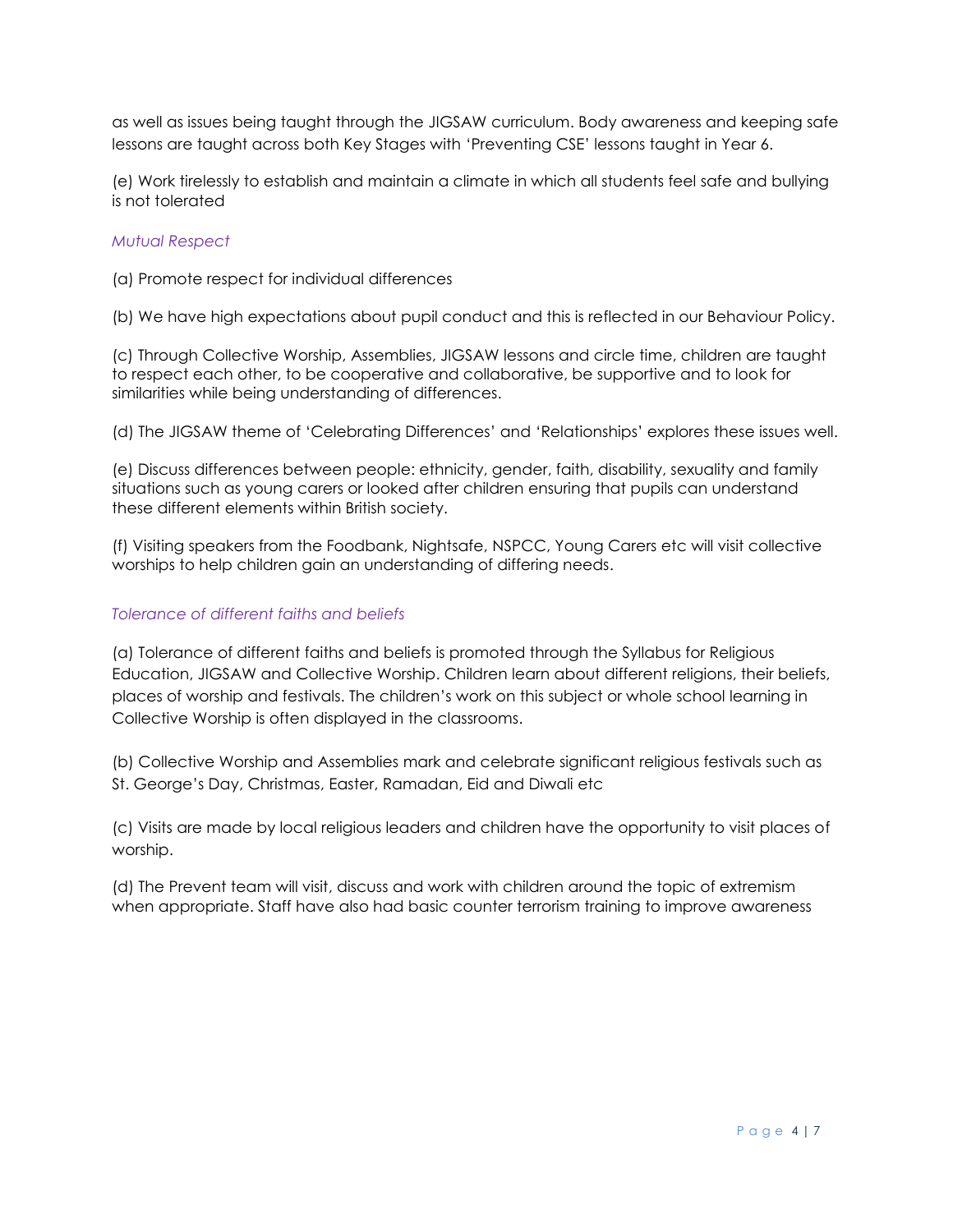Appendix - How does St. Thomas' promote British Values?

### **Promoting British Values**

| Value                                     | How we promote it                                                                                                                                                                                                                                                                                                                            |
|-------------------------------------------|----------------------------------------------------------------------------------------------------------------------------------------------------------------------------------------------------------------------------------------------------------------------------------------------------------------------------------------------|
| Democracy                                 | We have an elected school council. This is used to<br>teach about democracy and the electoral process.                                                                                                                                                                                                                                       |
|                                           | We encourage volunteerism in and out of school.<br>This includes such things like the Eco-Council, iPad<br>monitors and also raising money for local and<br>national charities.                                                                                                                                                              |
|                                           | The beginnings of democracy are taught through<br>historical research of the Ancient Greece civilisation.                                                                                                                                                                                                                                    |
|                                           | Democracy is also promoted through JIGSAW<br>lessons, Collective Worship and Class Assemblies.                                                                                                                                                                                                                                               |
|                                           | Through clubs like debating and school council, the<br>children are encouraged to voice their opinion,<br>listen and respect others.                                                                                                                                                                                                         |
| Links to school values:                   |                                                                                                                                                                                                                                                                                                                                              |
| <b>Truth</b><br><b>Justice</b><br>Courage |                                                                                                                                                                                                                                                                                                                                              |
| The rule of law                           | We have high expectations regarding pupil conduct<br>and this is reflected in our Behaviour Policy. There<br>are rewards for exhibiting good and caring<br>behaviour and consistent demonstration of our<br>values is recognised through such things as 'Golden<br>Jumper' award, JIGSAW award, Sports Star and the<br>Victor Ludorum award. |
|                                           | Through Collective Worship, Class Assemblies,<br>JIGSAW lessons and circle time, children are taught<br>how to earn trust and respect and are supported to<br>develop a strong sense of morality; knowing right<br>from wrong and doing the right thing even when<br>it's difficult.                                                         |
|                                           | Local police officers, officers from the prevent team<br>and the fire service visit the school to talk to the<br>children about their role in society.                                                                                                                                                                                       |
| Links to school values:                   |                                                                                                                                                                                                                                                                                                                                              |
| <b>Justice</b><br>Truth<br>Courage        |                                                                                                                                                                                                                                                                                                                                              |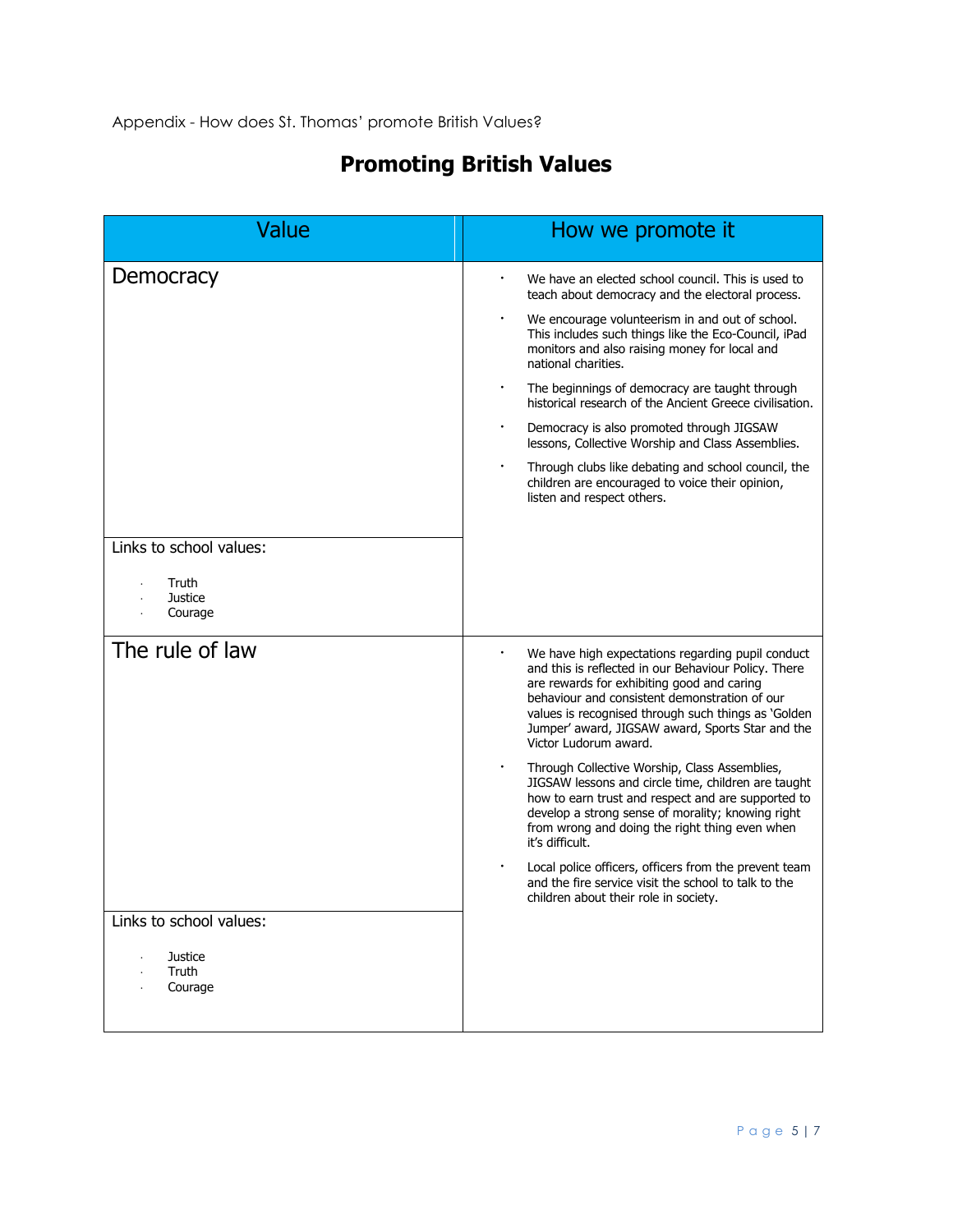| Individual liberty                           | Through Collective Worship, Class Assemblies,<br>JIGSAW lessons, circle time and school values, the<br>children are taught about personal responsibility,<br>choices, ambition and aspiration.                                                                                                                                                                                                                      |
|----------------------------------------------|---------------------------------------------------------------------------------------------------------------------------------------------------------------------------------------------------------------------------------------------------------------------------------------------------------------------------------------------------------------------------------------------------------------------|
|                                              | 'Everyone' is encouraged to take opportunities to<br>follow their interests in sport, music, public<br>speaking etc.                                                                                                                                                                                                                                                                                                |
|                                              | JIGSAW has specific units relating to individual<br>liberty including 'Being me in my world'.                                                                                                                                                                                                                                                                                                                       |
| Links to school values:                      | Children are taught to keep themselves safe. This is<br>done through computing lessons regarding<br>e-safety, assemblies, outside organisations such as<br>Road Safety, NSPCC, Young Carers as well as issues<br>being taught through the JIGSAW curriculum. Body<br>awareness and keeping safe lessons are taught<br>across both Key Stages with 'Preventing CSE'                                                  |
|                                              | lessons taught in Year 6.                                                                                                                                                                                                                                                                                                                                                                                           |
| Hope<br>Humility<br>Creativity               |                                                                                                                                                                                                                                                                                                                                                                                                                     |
| Mutual respect                               | We have high expectations about pupil conduct and<br>this is reflected in our Behaviour Policy.                                                                                                                                                                                                                                                                                                                     |
|                                              | Through Collective Worship, Assemblies, JIGSAW<br>lessons and circle time, children are taught to<br>respect each other, to be cooperative and<br>collaborative, be supportive and to look for<br>similarities while being understanding of<br>differences.                                                                                                                                                         |
|                                              | The JIGSAW theme of 'Celebrating Differences' and<br>'Relationships' explores these issues well.                                                                                                                                                                                                                                                                                                                    |
|                                              | Visiting speakers from the Foodbank, Nightsafe,<br>NSPCC, Young Carers etc will visit collective<br>worships to help children gain an understanding of<br>differing needs.                                                                                                                                                                                                                                          |
| Links to school values:                      |                                                                                                                                                                                                                                                                                                                                                                                                                     |
| Friendship<br>Compassion<br>Peace            |                                                                                                                                                                                                                                                                                                                                                                                                                     |
| Tolerance of different faiths and<br>beliefs | We have high expectations about pupil conduct and<br>this is reflected in our Behaviour Policy and                                                                                                                                                                                                                                                                                                                  |
|                                              | Equality, Diversity and Cohesion Policy.<br>Tolerance of different faiths and beliefs is promoted<br>through the Syllabus for Religious Education,<br>JIGSAW and Collective Worship. Children learn<br>about different religions, their beliefs, places of<br>worship and festivals. The children's work on this<br>subject or whole school learning in Collective<br>Worship is often displayed in the classrooms. |